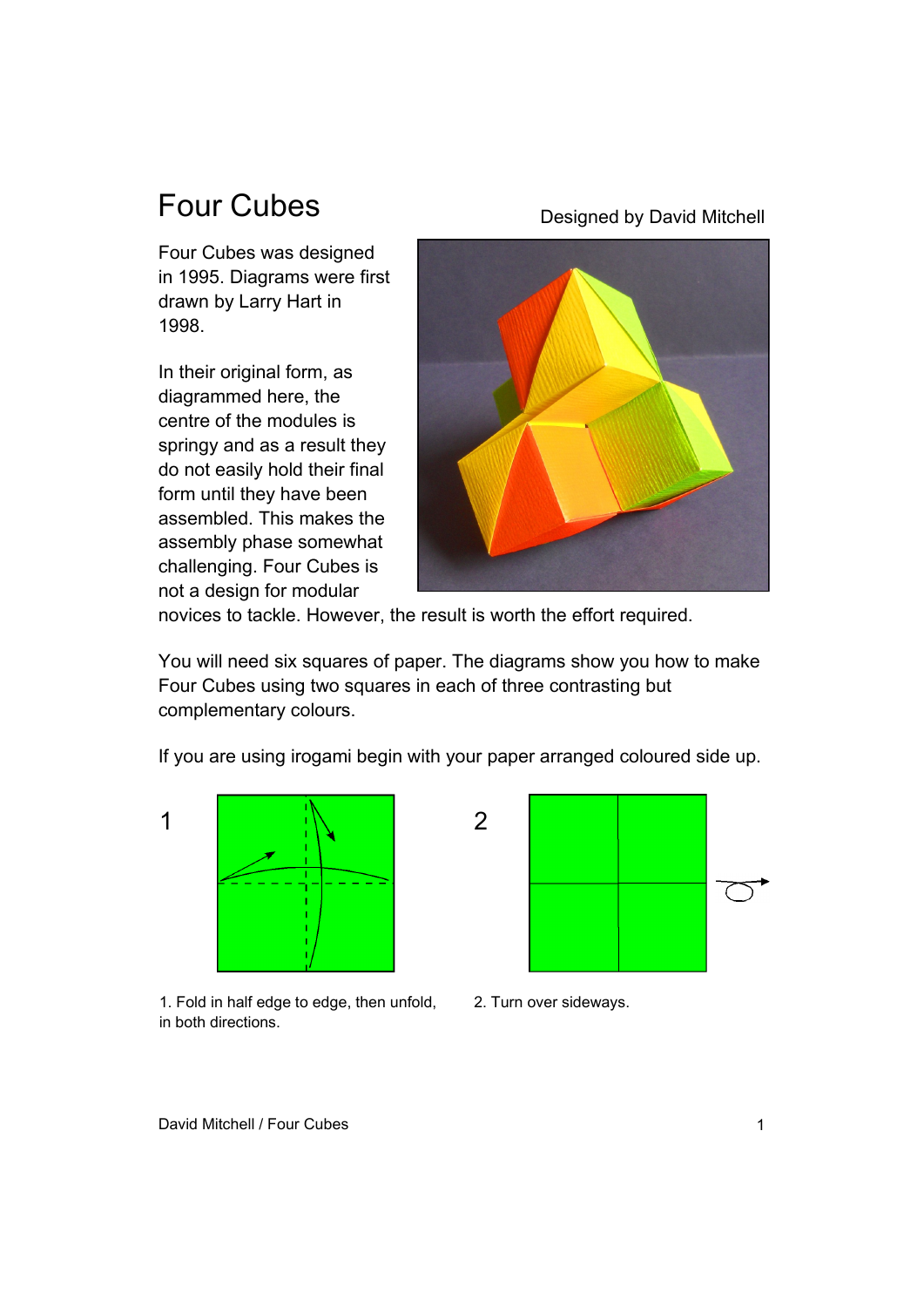3



3. Fold all four edges into the centre, then unfold, in turn.



5. Change the direction of the creases 6. Turn over sideways. within the centre square.



7. Crease in both diagonals but only within the central square.



4. Make these two small creases as shown.





8. Fold the top and bottom edges backwards using the existing creases.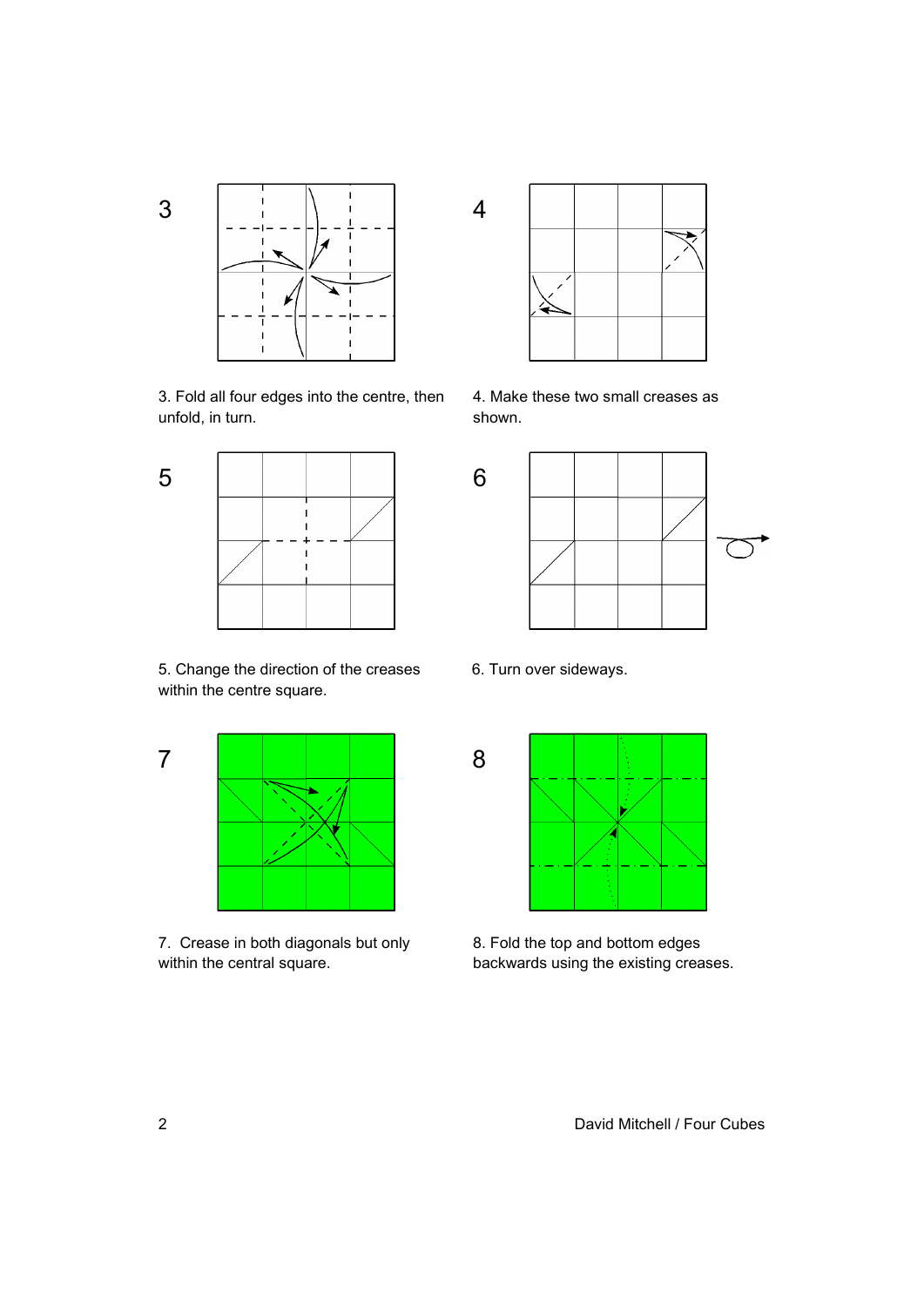

9. Collapse the central waterbomb base allowing the design to become threedimensional as you do so.



11. Repeat step 10 on the back right half of the design.



13. The first corner goes together like this. This is not easy but it is possible. Be patient and persuade the modules gently into place.



10. Fold the front corner onto the left corner using the existing creases.



12. The result should look like this. Make all six modules.



14. The finished first corner looks like this. Add the remaining modules one by one to create the other five corners as well.